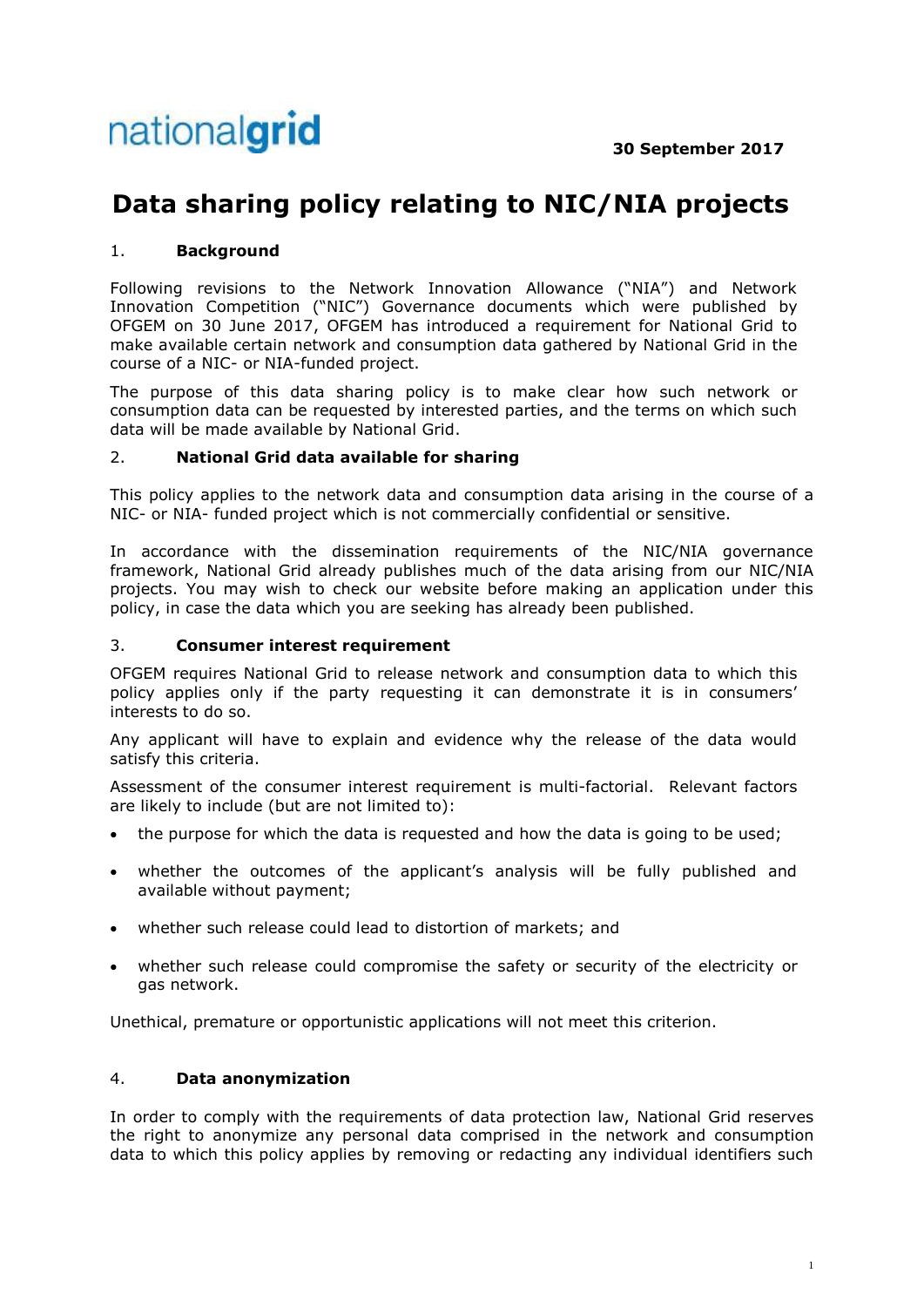as names, addresses, telephone numbers and the like prior to releasing the data to the applicant.

## 5. **Commercial confidentiality or sensitivity**

Preserving the confidentiality of the data is of paramount importance. National Grid reserves the right to redact and/or aggregate any network and consumption data made available under this policy for reasons of commercial confidentiality or other sensitivity.

National Grid also reserves the right to require that the applicant enter into a nondisclosure agreement prior to release of the data.

#### 6. **Payment**

National Grid reserves the right to require the applicant to make a reasonable payment prior to release of the data to cover the costs associated with anonymization, redaction or aggregation of the data.

#### 7. **No liability**

All data released under this policy is provided "as is". Any applicant using data released under this policy does so entirely at its own risk.

Neither National Grid Gas plc, National Grid Electricity Transmission plc, nor any other members of the Group and their agents, servants or contractors makes any representation, warranty or undertaking, express or implied, in relation to the completeness and or accuracy of such data and do not accept any liability for the completeness or accuracy of the data. In particular neither National Grid Gas plc, National Grid Electricity Transmission plc nor the other members of the Group, nor their directors, employees, agents, or contractors shall be liable for any error or mis-statement or opinion on which the recipient of the data relies or seeks to rely other than fraudulent statements or fraudulent misrepresentation. This limit on liability applies to all and any claims in contract, tort (including negligence), misrepresentation (excluding fraudulent misrepresentation), breach of statutory duty or otherwise. This limit on liability does not exclude or restrict liability where prohibited by the law.

#### 8. **Other legal issues**

This policy is without prejudice to National Grid's Environmental Information policy, which can be found at [http://www2.nationalgrid.com/Responsibility/Environmental-](http://www2.nationalgrid.com/Responsibility/Environmental-Information-Regulations/)[Information-Regulations/](http://www2.nationalgrid.com/Responsibility/Environmental-Information-Regulations/)

Applications will be refused where release of the data requested may result in a breach of Licence condition, law or contract.

National Grid reserves the right to amend this policy from time to time.

#### 9. **Application process**

This section describes the process that interested parties wishing to obtain access to network and consumption data under this policy must follow.

## 9.1 **Informal contact**

It is recommended that the prospective data user first contacts the relevant National Grid innovation manager by e-mail at the address set out below to discuss informally the feasibility of the proposed data request.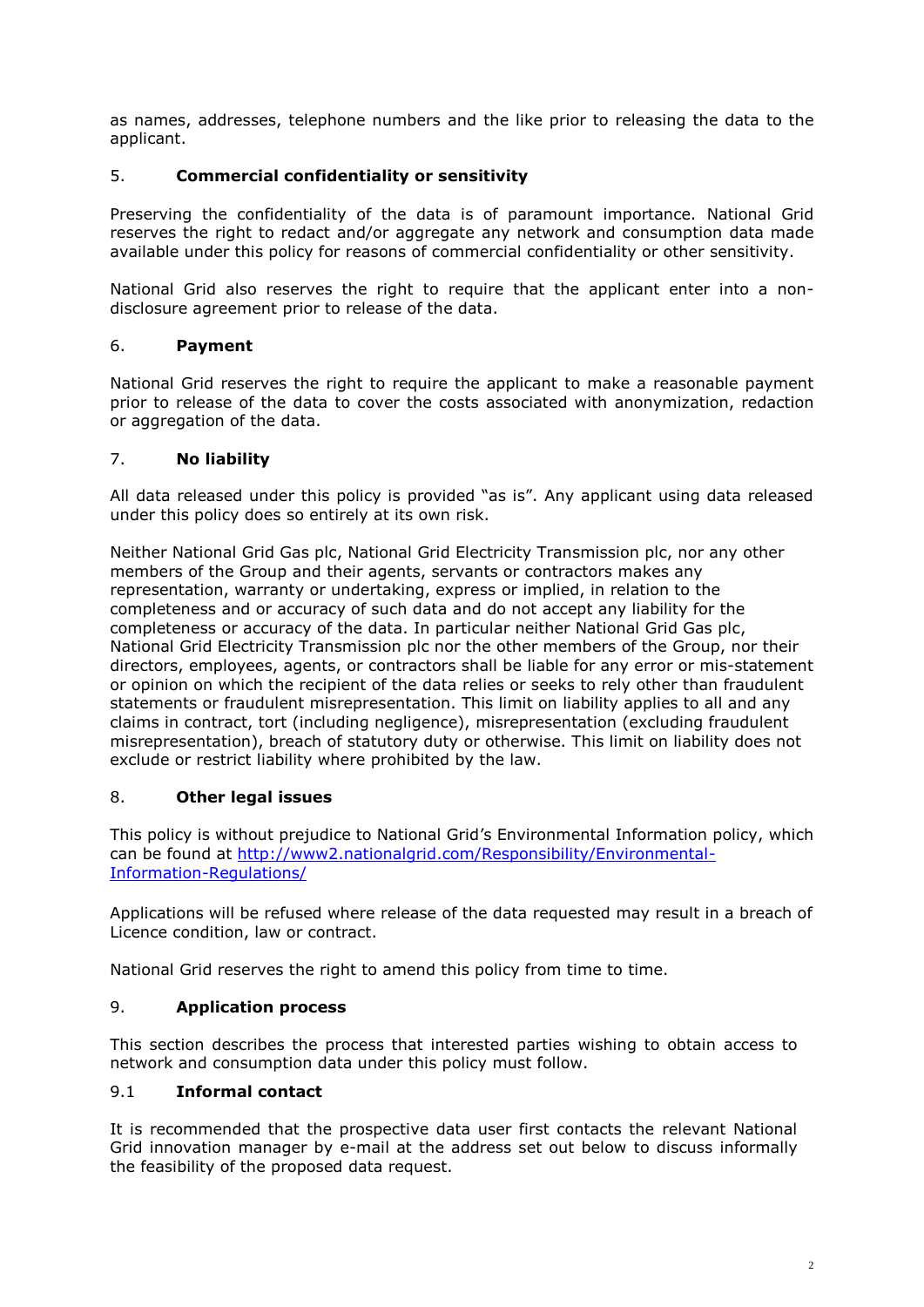| Applications relating to data arising out<br>of Gas NIC/NIA projects:                                     | box.gt.innovation@nationalgrid.com      |
|-----------------------------------------------------------------------------------------------------------|-----------------------------------------|
| Applications relating to data arising out<br>of Electricity System Operator NIC/NIA<br>projects:          | box.SO.Innovation@nationalgrid.com      |
| Applications relating to data arising out<br>Electricity Transmission<br>of<br>Owner<br>NIC/NIA projects: | box.eto.innovationteam@nationalgrid.com |

# 9.2 **Application form**

Applications for the release of network and consumption data under this policy must be made using the National Grid NIC/NIA Data Sharing Application Form, which can be found in the Annex to this policy.

The completed application should be sent by e-mail to the e-mail address set out above and must clearly contain the words "NIC/NIA Data Sharing Application" in the subject line. Please note that failure to send applications to the correct e-mail address with the correct subject line may result in applications not being received or the evaluation of applications being delayed.

Failure to complete the application form properly may result in the application being refused. The identity of applicants may be disclosed to OFGEM.

## 9.3 **Evaluation of the application**

Applicants should allow time for the application review process. National Grid will endeavour to inform the applicant of the outcome of the application within a reasonable period following submission. Where the application is refused, National Grid will inform the applicant of the reasons for the refusal.

National Grid reserves the right to seek further information from the applicant in respect of an application.

#### 9.4 **Data release**

Data will be supplied in the format in which it is held by National Grid.

Use of the data is limited to the specific purpose(s) identified in the application form. Use of the data for other purposes will require a new application.

#### 9.5 **Re-submission**

Should an application be refused, the applicant is welcome to make the appropriate changes and submit a new application.

The revised application should identify how National Grid's concerns have been addressed.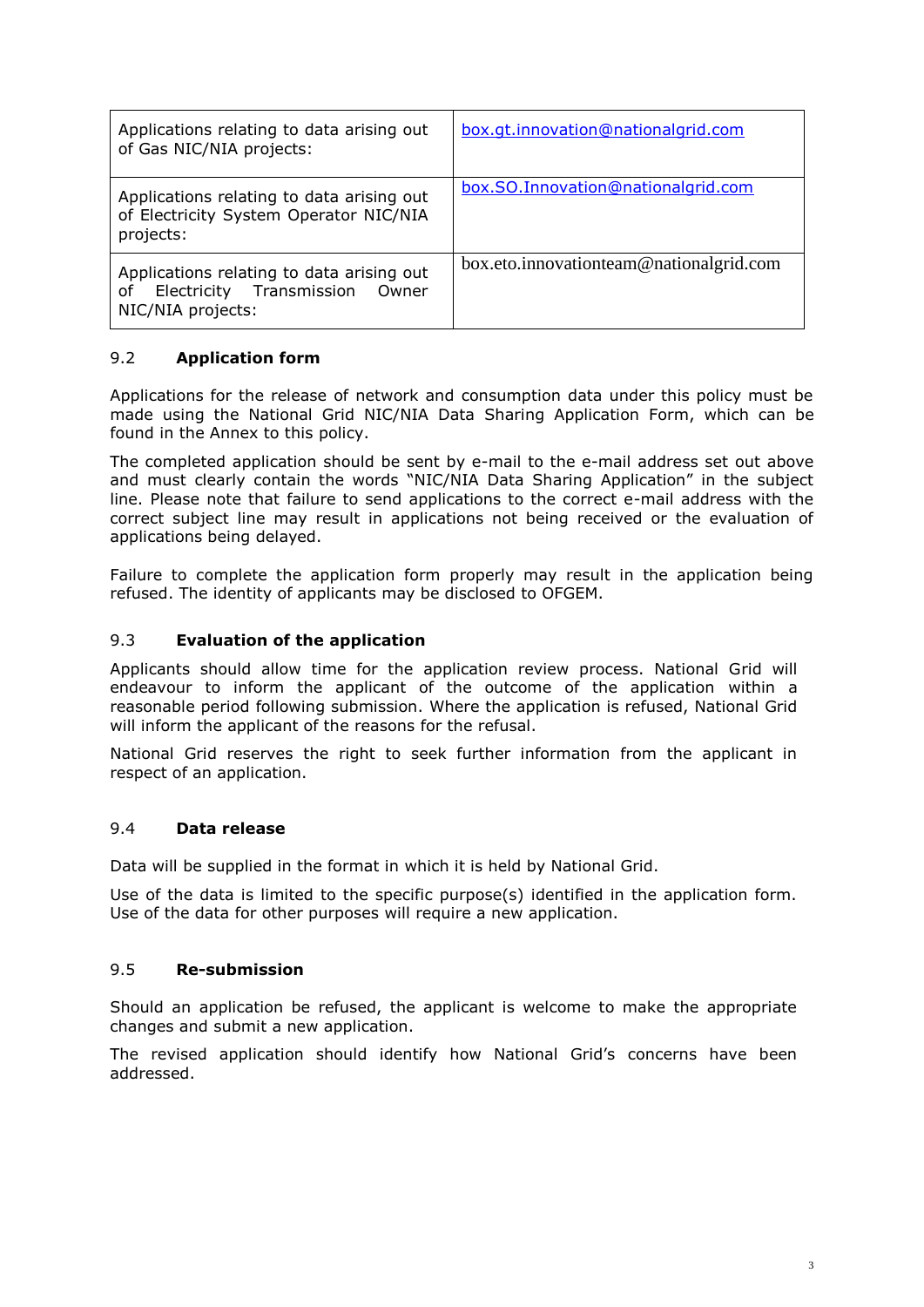

# **National Grid NIC/NIA Data Application Form**

## 1. **APPLICANT**

| Applicant's name:    |  |
|----------------------|--|
| Name of key contact: |  |
| Address:             |  |
| Telephone:           |  |
| Email:               |  |

#### 2. **CO-RECIPIENTS**

Details of any third parties with whom you plan to share the data

| Name of co-recipient | Key contact | Position in<br>organisation | Email address |
|----------------------|-------------|-----------------------------|---------------|
|                      |             |                             |               |
|                      |             |                             |               |
|                      |             |                             |               |
|                      |             |                             |               |

## 3. **DATA REQUESTED**

Please provide specific details of the data requested:

## 4. **PREVIOUS NETWORK AND/OR CONSUMPTION DATA APPLICATIONS**

If you or any of the co-recipients have previously applied for the data specified in section 3 above from any other Network Licensee, please give details:

 $\overbrace{\phantom{xxxxx}}$  $\overline{\phantom{a}}$  , and the contribution of the contribution of the contribution of the contribution of the contribution of the contribution of the contribution of the contribution of the contribution of the contribution of the  $\mathcal{L}=\mathcal{L}=\mathcal{L}=\mathcal{L}=\mathcal{L}=\mathcal{L}=\mathcal{L}=\mathcal{L}=\mathcal{L}=\mathcal{L}=\mathcal{L}=\mathcal{L}=\mathcal{L}=\mathcal{L}=\mathcal{L}=\mathcal{L}=\mathcal{L}=\mathcal{L}=\mathcal{L}=\mathcal{L}=\mathcal{L}=\mathcal{L}=\mathcal{L}=\mathcal{L}=\mathcal{L}=\mathcal{L}=\mathcal{L}=\mathcal{L}=\mathcal{L}=\mathcal{L}=\mathcal{L}=\mathcal{L}=\mathcal{L}=\mathcal{L}=\mathcal{L}=\mathcal{L}=\mathcal{$  $\overline{\phantom{a}}$  ,  $\overline{\phantom{a}}$  ,  $\overline{\phantom{a}}$  ,  $\overline{\phantom{a}}$  ,  $\overline{\phantom{a}}$  ,  $\overline{\phantom{a}}$  ,  $\overline{\phantom{a}}$  ,  $\overline{\phantom{a}}$  ,  $\overline{\phantom{a}}$  ,  $\overline{\phantom{a}}$  ,  $\overline{\phantom{a}}$  ,  $\overline{\phantom{a}}$  ,  $\overline{\phantom{a}}$  ,  $\overline{\phantom{a}}$  ,  $\overline{\phantom{a}}$  ,  $\overline{\phantom{a}}$ 

| Main applicant:                           |                                                           |
|-------------------------------------------|-----------------------------------------------------------|
| Application date:                         |                                                           |
| Licensee to whom<br>application was made: |                                                           |
| Outcome of application                    | Accepted/Refused/Pending (please delete as<br>applicable) |

## 5. **PROJECT FOR WHICH THE DATA IS REQUIRED**